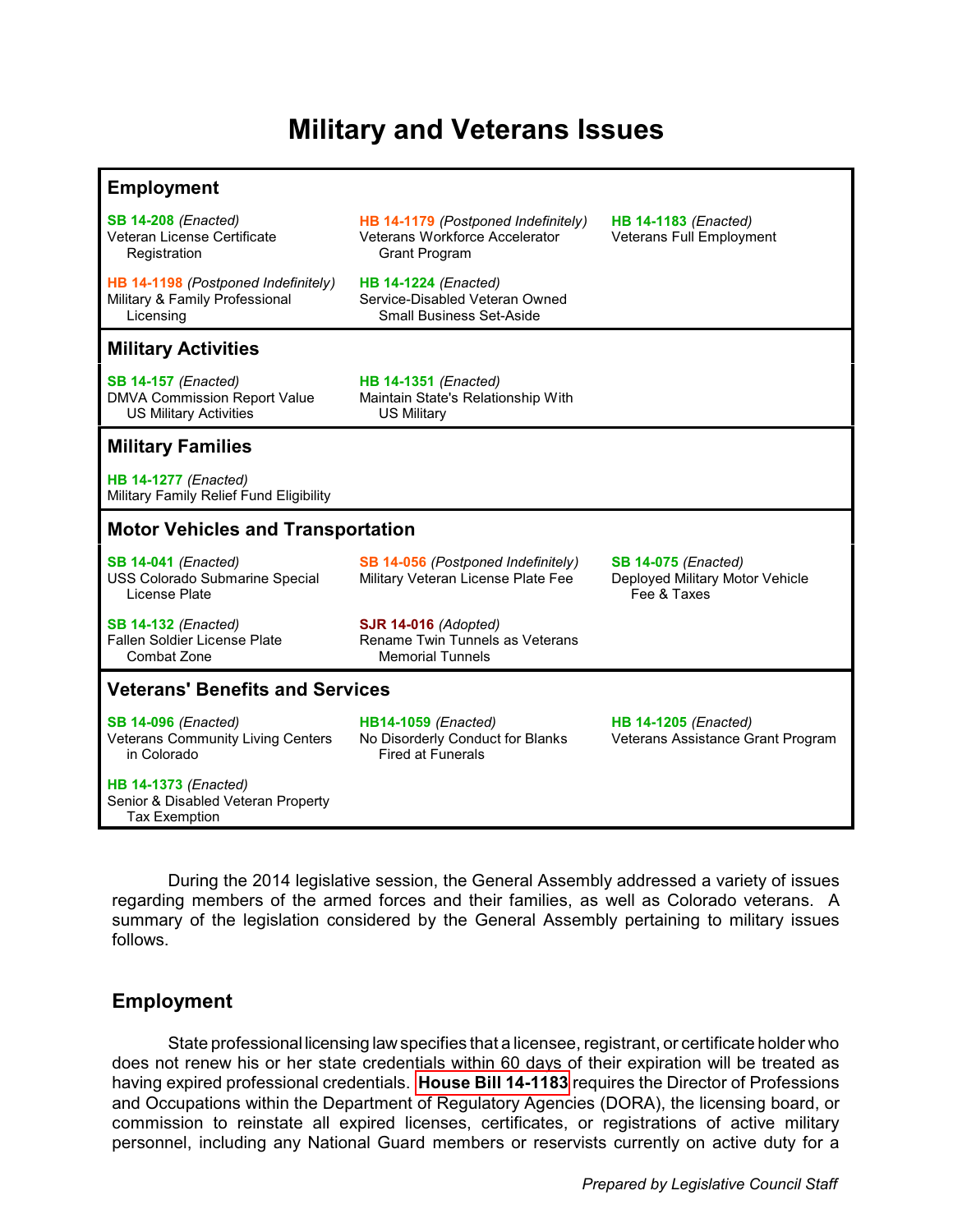<span id="page-1-0"></span>minimum of 30 days. **[Senate Bill 14-208](http://www.leg.state.co.us/clics/clics2014a/csl.nsf/fsbillcont/33915FB2DD73DC5887257CBB00682B4C?Open&file=208_enr.pdf)** expands these provisions to include veterans, except those who have been dishonorably discharged. Under both bills, an individual requesting reinstatement must still meet the qualifications for the profession and requirements for reinstatement.

**[House Bill 14-1198](http://www.leg.state.co.us/clics/clics2014a/csl.nsf/fsbillcont/8B90564B6142F78487257C300005B90E?Open&file=1198_01.pdf)**, which was postponed indefinitely, would also have eased professional licensing provisions for active military personnel, their spouses, and their dependents. The bill would have provided three years of reciprocity for those authorized to practice in another state in certain professions and occupations. Current law provides such reciprocity for one year for military spouses only. Current exemptions to reciprocity — engineers, optometrists, real estate professionals, and others — would also have been eliminated under the bill.

**[House Bill 14-1224](http://www.leg.state.co.us/clics/clics2014a/csl.nsf/fsbillcont/A8496F3D5128E0A087257C0F005436D5?Open&file=1224_enr.pdf)** aims to increase access to state contracts for service-disabled veterans. The bill creates a goal in the state procurement code for service-disabled veteran-owned (SDVO) small businesses. The state is encouraged to award at least 3 percent of the value of its contracts to SDVO small businesses. To achieve the goal, a state agency may grant a preference to SDVO small businesses. Prior to awarding a contract, a state agency is to require the bidder to submit proof from the United State Department of Veterans Affairs that it qualifies as a SDVO small business. The bill also includes an annual reporting requirement, beginning in 2015. The Department of Personnel and Administration must report on the state's progress in meeting this procurement goal to the Department of Military and Veterans Affairs, the members of the Colorado Board of Veterans Affairs, and the members of the State, Veterans and Military Affairs Committees of the General Assembly.

**[House Bill 14-1179](http://www.leg.state.co.us/clics/clics2014a/csl.nsf/fsbillcont/1D0EF01E90BD141787257C5500668A06?Open&file=1179_01.pdf)**, which was postponed indefinitely, would have created the Veterans Workforce Accelerator Grant Program. The program, administered by the Department of Labor and Employment, would have awarded grants to an eligible recipient as matching funding for an accelerated, hands-on skills training program for advanced industry jobs. The State Workforce Development Council would have awarded a grant based on eligibility criteria, prioritizing a training program that has, as a core component, advanced industry skills training for veterans.

## **Military Activities**

The General Assembly showed an interest in protecting the state's military assets in preparation for a new round of the Base Realignment and Closure (BRAC) process. **[Senate Bill 14-157](http://www.leg.state.co.us/clics/clics2014a/csl.nsf/fsbillcont/A5D698AE2EB1296A87257C6700651B54?Open&file=157_enr.pdf)** commissions a report demonstrating the strategic and economic advantages of maintaining and expanding military missions, defense spending, and defense-related investment in Colorado. The bill requires the Department of Military and Veterans Affairs to issue a request for proposals for an outside contractor to prepare the report, which must be completed by April 15, 2015. The report will then be presented to the federal Department of Defense. The bill creates the Comprehensive Report on the Value of United States Military Activities Fund in the State Treasury and appropriates \$300,000 to the fund to finance the report.

**[House Bill 14-1351](http://www.leg.state.co.us/clics/clics2014a/csl.nsf/fsbillcont/504B75AAA4A03F4287257C600073AC9B?Open&file=1351_enr.pdf)** directs the Office of Economic Development and International Trade (OEDIT) to support state businesses involved in the defense industry and influence federal decision-making that concerns the defense industry in Colorado. Specifically, the OEDIT must:

- advocate for state involvement in U.S. military missions;
- support private businesses that bid on contracts with U.S. armed forces; and
- assist the Colorado Congressional delegation in protecting current U.S. armed forces bases and commands in Colorado.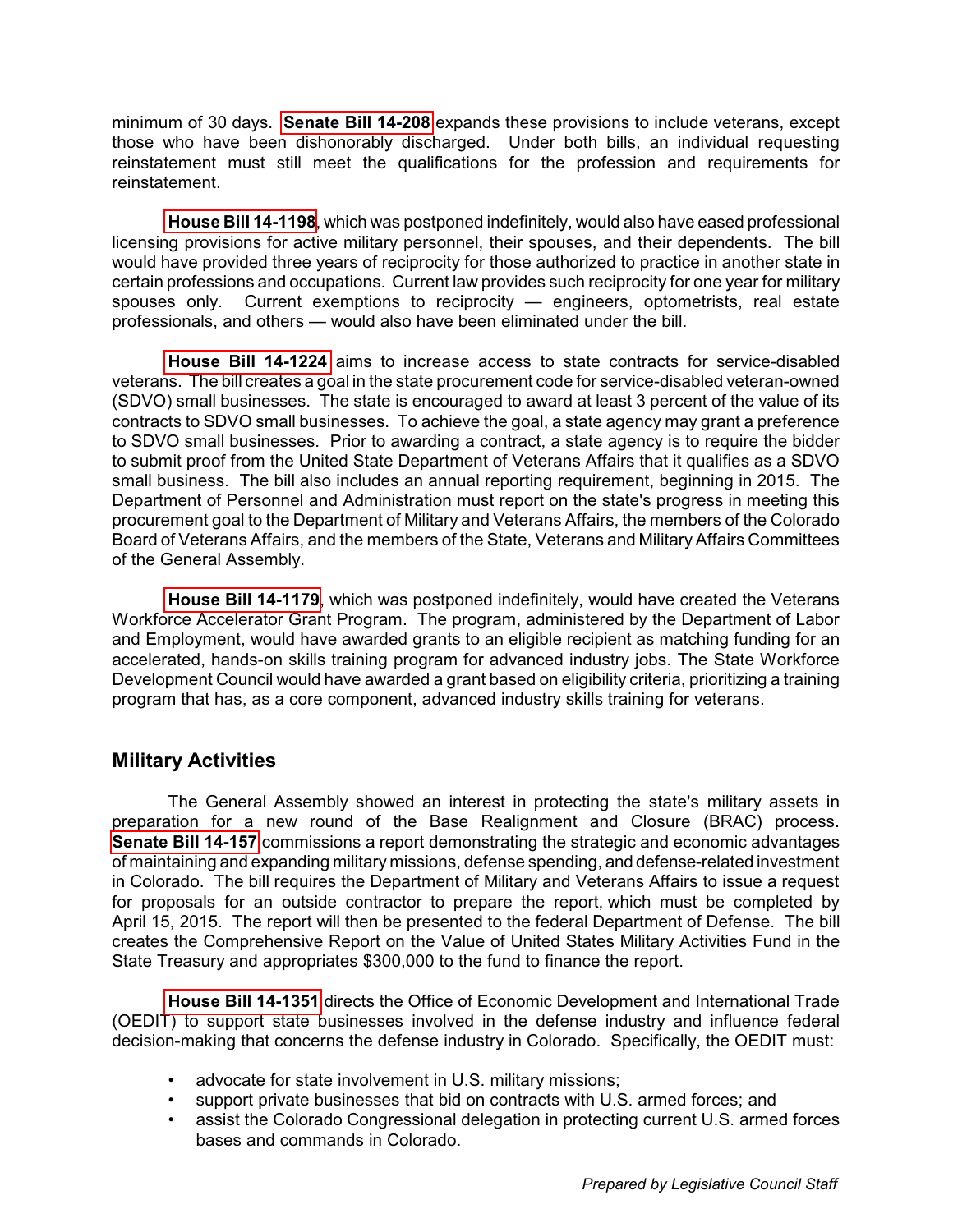<span id="page-2-0"></span>OEDIT currently has an aerospace champion as part of its high-level staff. The bill codifies this position and is consistent with OEDIT's existing Colorado Aerospace Strategic Growth Plan.

## **Military Families**

The Colorado National Guard Foundation makes grants from the Military Family Relief Fund to members of the National Guard, reservists, military personnel stationed in Colorado, and the families of these service members to mitigate financial hardships associated with deployment or being called to active duty. **[House Bill 14-1277](http://www.leg.state.co.us/clics/clics2014a/csl.nsf/fsbillcont/BD9CC2CF6BA7187D87257C740077D6C2?Open&file=1277_enr.pdf)** expands grant eligibility, which was previously only for families of service members mobilized at least 30 days on active military duty, to include families of Guard members called to state active duty by executive order of the Governor.

## **Motor Vehicles and Transportation**

**[Senate Bill 14-075](http://www.leg.state.co.us/clics/clics2014a/csl.nsf/fsbillcont/5C1359BBD104939A87257C300005D64C?Open&file=075_enr.pdf)** exempts members of the U.S. armed forces who are Colorado residents and deployed outside of the U.S. for a full year from paying certain motor vehicle registration fees. The bill applies to Class B and C vehicles (non-commercial trucks and cars) and authorizes the member to pay specific ownership tax (SOT) of \$1. If the owner is deployed for less than one year, the fees and taxes are prorated. If the owner previously paid SOT at the higher rate while deployed, but qualified for the reduced SOT rate, the Department of Revenue must credit the owner's account. Owners must sign an affidavit stating that the vehicle will not be operated on a highway during their time of deployment and provide evidence of deployment.

**[Senate Joint Resolution 14-016](http://www.leg.state.co.us/Clics/CLICS2014A/csl.nsf/fsbillcont3/2CC77EF6076C3AB787257C300005B884?Open&file=SJR016_enr.pdf)** renames the I-70 tunnels in Clear Creek County commonly known as the Twin Tunnels to the Veterans Memorial Tunnels. Signage indicating the new name is to be installed at the east and west entrances to the tunnels.

Three bills debated in 2014 address military-related license plates and accompanying fees. **[Senate Bill 14-041](http://www.leg.state.co.us/clics/clics2014a/csl.nsf/fsbillcont/24AD33ACE1F061FA87257C300006F909?Open&file=041_enr.pdf)** creates the USS Colorado special license plate, which will be available to all applicants who support the USS Colorado, and who pay the standard license plate fees and a one-time additional fee of \$50. Of this fee, \$25 is credited to the Licensing Services Cash Fund and \$25 is credited to the Highway Users Tax Fund. The plate will be available January 1, 2015. **[Senate Bill 14-132](http://www.leg.state.co.us/clics/clics2014a/csl.nsf/fsbillcont/4974CF8F0EFB580D87257C590067DAAE?Open&file=132_enr.pdf)** addresses Fallen Service Member special license plates, removing the requirement that the fallen soldier be deployed to a combat zone at the time of his or her death.

**[Senate Bill 14-056](http://www.leg.state.co.us/clics/clics2014a/csl.nsf/fsbillcont/0BA4B61C429037CC87257C30000701FC?Open&file=056_01.pdf)**, which was postponed indefinitely, would have waived the one-time \$50 fee charged for certain military special license plates, if the person applying for the plates was a qualified military veteran. The exemption would have been allowed for one set of plates per applicant and applied to the following 14 special license plates: Veteran of the United States Armed Forces; United States Marine Corps; Veteran of the Korean War; United States Army; United States Navy; Bronze Star; United States Coast Guard; United States Air Force; United States Army Special Forces; Veteran of the Afghanistan War; Veteran of the Iraq War; Veteran of Operation Desert Shield or Desert Storm; Distinguished Flying Cross; and Navy SEAL.

## **Veterans' Benefits and Services**

The state's Department of Human Services administers five state veterans' homes, located in Aurora, Florence, Homelake, Rifle, and Walsenburg, Colorado. **[Senate Bill 14-096](http://www.leg.state.co.us/Clics/CLICS2014A/csl.nsf/fsbillcont3/C136E10BAD708D2687257C4A0075C709?Open&file=096_enr.pdf)** changes all statutory references to these facilities from "state veterans nursing home" and "state nursing home" to "veterans community living center" or "veterans center."